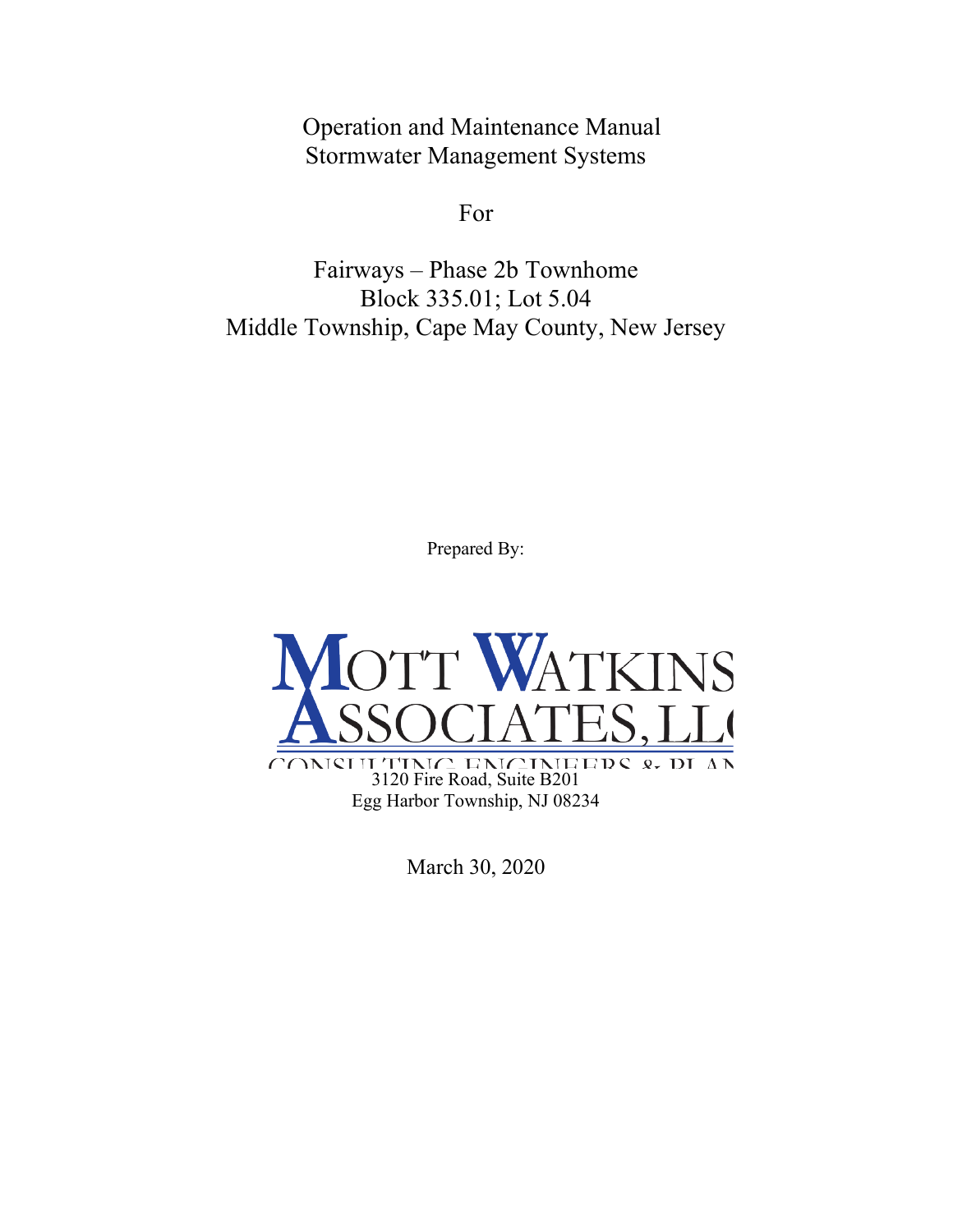#### **INTRODUCTION**

The Fairways Major Site Plan Stormwater Management Measures have been designed in accordance with the Middle Township Land Development Ordinance. As part of the stormwater management requirements as stated in Section 218-73 of the Middle Township Land Ordinance, an Operation and Maintenance Manual is required for this project. The items listed in this manual will be the responsibility of the property owner unless otherwise noted. Certain inspection and design restoration procedures described within this manual may require the use of a professional engineer licensed in the State of New Jersey.

#### REQUIREMENTS

It will be the responsibility of the contractor to ensure proper maintenance during construction of the project site and until final certification of the stormwater facilities and acceptance by owner. At which time the HOA shall assume all responsibilities of the storm piping and inlets maintenance up to the drainage easement area of the lakes on the Golf Course.

To ensure the minimum twenty year performance guarantee routine inspection and maintenance will be performed. This preventative maintenance will include all repairs, replacements to stormwater structures; the removal of debris, sediment and organic matter; the restoration of any eroded areas; and any landscaping needs.

The removal of such material routinely throughout the year will result in the proposed basins, storm sewers and swales operating properly. This will result in the site draining in a fashion as it was designed. Improper maintenance may result in the increased occurrence of ponding and potentially flooding.

The inspection and maintenance measures outlined within this manual are designed to maintain the functionality of the proposed stormwater management facilities which include stormwater management basins and storm sewer and conveyance systems.

The following section of the manual will describe the required operation and maintenance procedures for the project as to be carried out by the respective parties.

## COORDINATE LOCATIONS

Lakes: N 39° 23' 40", W 74° 37' 53"

#### STORMWATER MANAGEMENT BASIN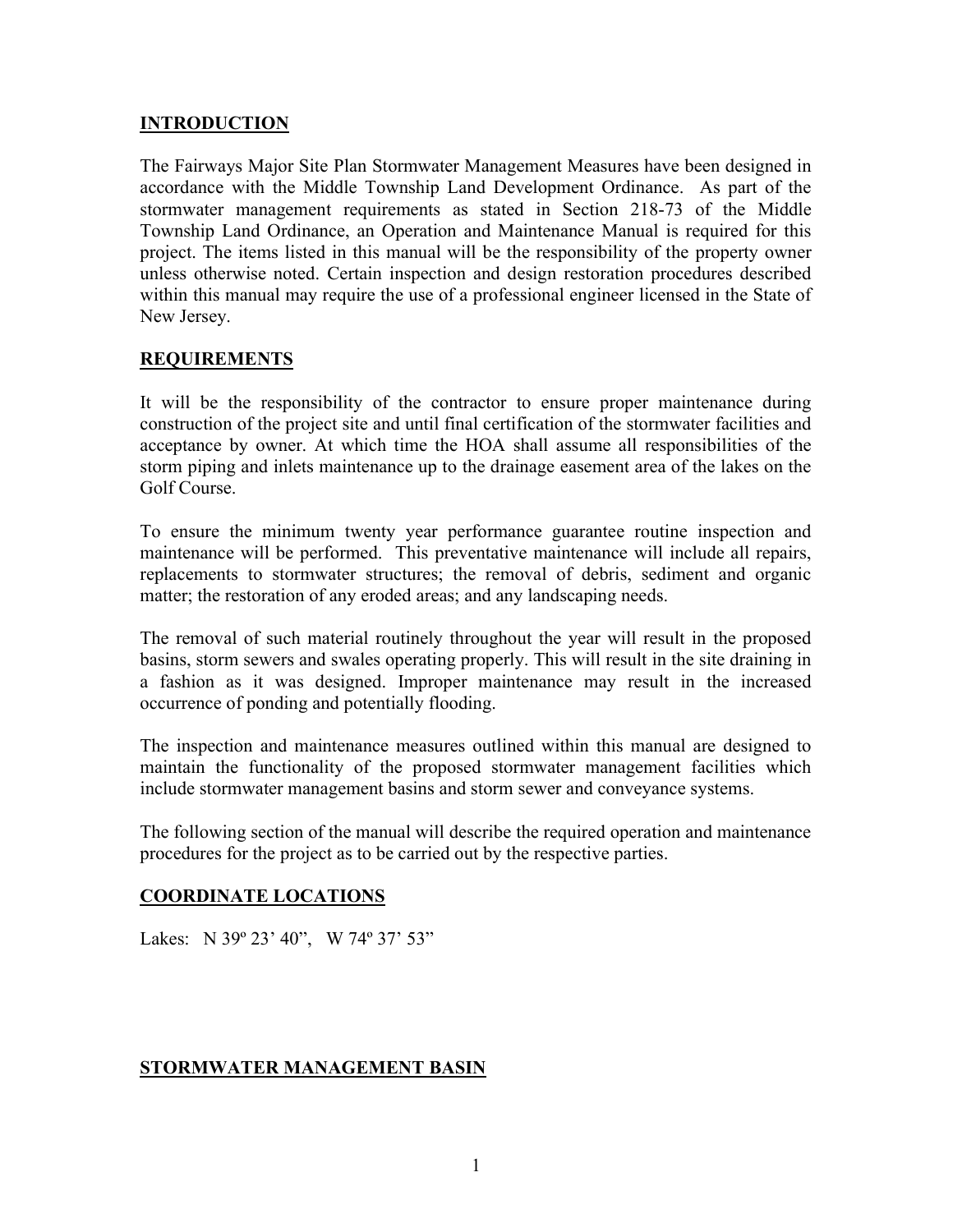Effective basin performance requires regular and effective maintenance. All extended detention basin components expected to receive and/or trap debris and sediment must be inspected regularly. This shall include the porous asphalt areas for parking of vehicles, underground stone trench systems for roof runoff and the infiltration basins.

### Maintenance Responsibility

The golf course owner shall be responsible for maintaining the lakes and stormwater management basins, vegetation and inlet/outlet structures associated with the structures. Maintenance work shall be completed by trained personnel.

#### Preventative Maintenance

Preventative maintenance shall be performed on a regular basis by properly trained personnel, and it is intended to keep the facility operational and attractive at all times. Preventative maintenance shall include:

1. Control of Nuisance Insects

To prevent the growth of mosquito habitat, inspection should include the removal of old cans, tires, un-drained depressions in wooded areas and hollow stumps, water control structures and pipe openings and anywhere else standing water can accumulate. Inspection should be conducted once a monthly during the spring and summer months.

2. Removal and Disposal of Trash and Debris

Immediately following any major storm event and at least once every month, all trash and debris shall be removed from the trash racks, spillway and impoundment areas and from all other stormwater structures.

3. Sediment Removal and Disposal

Accumulated sediment must be removed before it threatens the operation of the facility. Sediment volume should be monitored periodically and shall be removed, if necessary, at least once every three (3) months. Sediment shall be disposed of in accordance with State and County Soil Conservation District and New Jersey Department of Environmental Protection Standards.

4. Retaining Walls/Berms

Berms will require mowing, erosion control and prevention of animal burrows and tree growth. Inspection shall be conducted every three (3) months. Additionally, the retaining walls should be inspected to ensure stability and to remove any plant growth and to address any areas of erosion.

5. Grass Maintenance

An annual program of fertilizing and soil conditioning shall be provided to maintain healthy grass growth. Re-seeding shall be done as necessary. When planting and maintaining lawn areas, pesticides and fertilizers shall be applied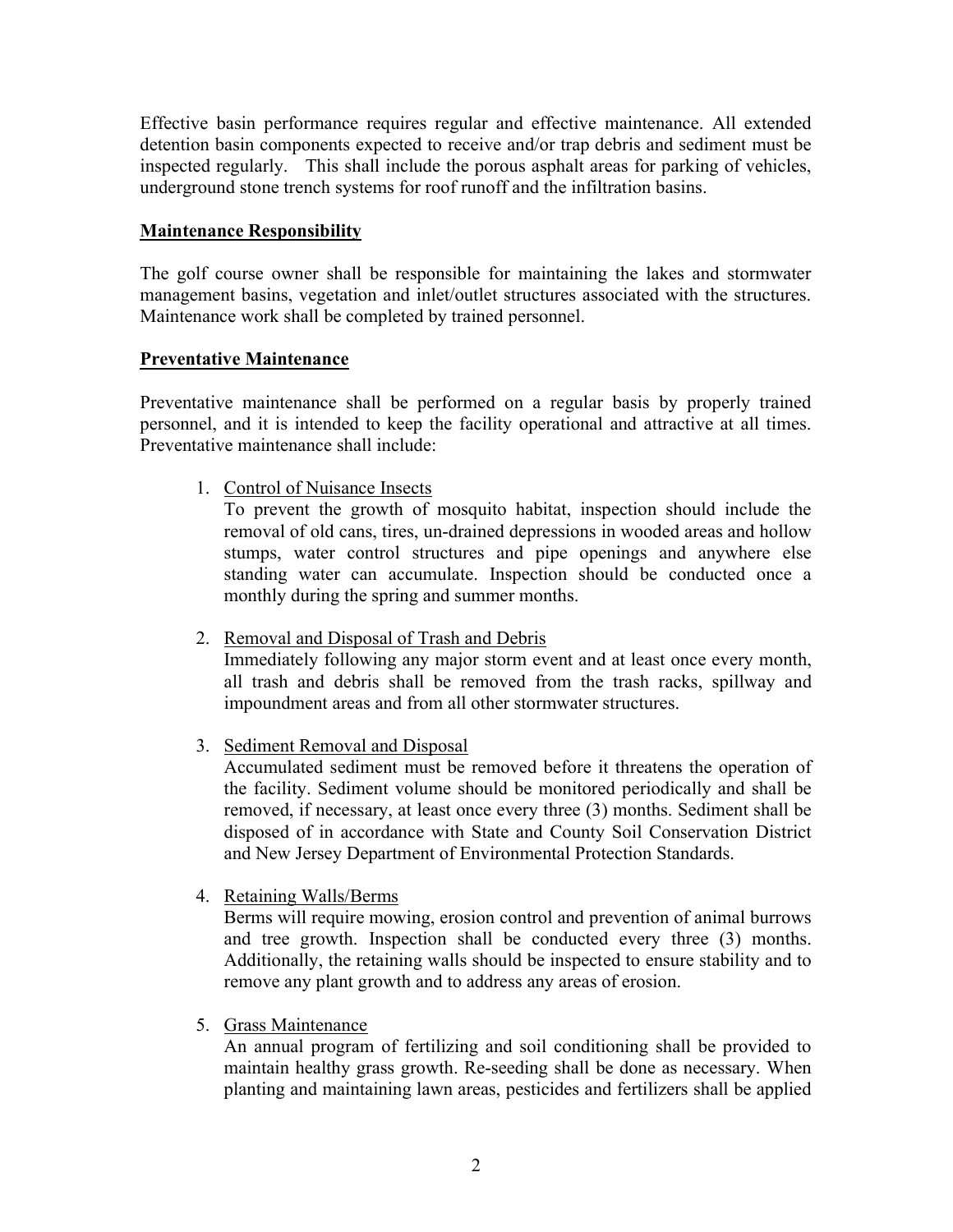in accordance with the manufacturer's specifications. Wherever possible the use of fertilizers and pesticides shall be eliminated; if required their use shall be minimized.

Once per month mow side slopes, stabilize eroded banks and repair any erosion. Grass cutting should be conducted as necessary; clipping shall be bagged and properly disposed.

6. Petroleum Spills

Every six (6) months the bottom of the stormwater management basins should be inspected for signs of petroleum contamination.

| <b>ITEM</b> | <b>DESCRIPTION</b>             | <b>MAINTENANCE</b><br><b>INTERVAL</b> |
|-------------|--------------------------------|---------------------------------------|
|             |                                |                                       |
|             | <b>Insect and Pest Control</b> | Monthly (Spring/Summer)               |
| 2.          | Removal of Trash and Debris    | Monthly                               |
| 3.          | <b>Sediment Removal</b>        | Every Three (3) Months                |
| 4.          | Retaining Walls/Berm           | Every Three (3) Months                |
| 5.          | <b>Grass Maintenance</b>       | Monthly                               |
|             | Petroleum Spills               | Every Six (6) Months                  |

## Inspection Schedule

# STORM SEWER AND CONVEYANCE SYSTEMS

The storm sewer and areas of vegetated conveyance must be inspected to ensure that excessive amount of erosion are not occurring in around the inlet and discharge locations. Regular inspection will be required to ensure that the structures continue to operate appropriately.

## Maintenance Responsibility

The HOA shall be responsible for maintaining the storm sewer and conveyance systems up to the easement area. All other storm sewer and conveyance systems within the easement area will be maintained by the golf course. Maintenance work shall be completed by trained personnel.

## Preventative Maintenance

Preventative maintenance shall be performed on a regular basis by properly trained personnel, and it is intended to keep the facility operational and attractive at all times. Preventative maintenance shall include:

1. Structural Integrity of Concrete Systems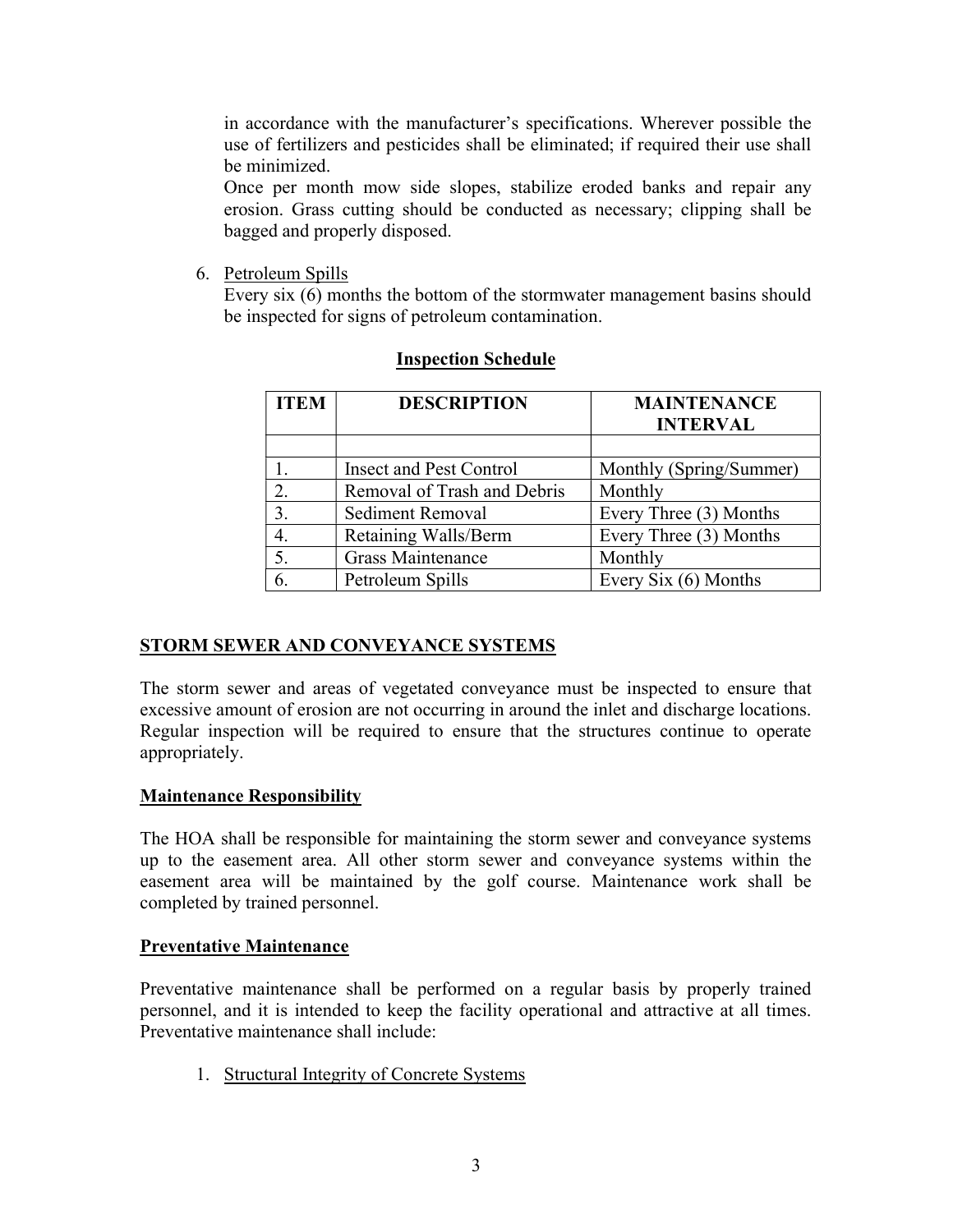The structural integrity of the concrete inlets, reinforced concrete pipe, headwalls and concrete flumes should be inspected every three (3) months for cracking and/or settling.

2. Sediment Removal and Disposal

 Accumulated sediment must be removed before it threatens the operation of the facility. Sediment volume should be monitored periodically and shall be removed, if necessary, at least once every three (3) months. Sediment shall be disposed of in accordance with State and County Soil Conservation District and New Jersey Department of Environmental Protection Standards.

3. Vegetation Inspection

Proposed vegetation should be inspected every six (6) months. Inspection should include the inspection of the land cover, trees and shrubs. This should include provisions for the replacement of dead or dying vegetation and reestablishment of soil stabilization vegetation in areas experiencing excessive amounts of soil erosion.

| <b>ITEM</b> | <b>DESCRIPTION</b>                                 | <b>MAINTENANCE</b><br><b>INTERVAL</b> |
|-------------|----------------------------------------------------|---------------------------------------|
|             |                                                    |                                       |
|             | Structural Integrity of Concrete<br><b>Systems</b> | Every Three (3) Months                |
|             | Sediment Removal and Disposal                      | Every Three (3) Months                |
|             | Vegetative Inspection                              | Every Six $(6)$ Months                |

#### Inspection Schedule

# ASPHALT POROUS PAVING AREAS

The surface course of all pervious paving systems must be inspected for cracking, subsidence, spalling, deterioration, erosion, and the growth of unwanted vegetation at least once a year. Remedial measures must be taken as soon as practical. Care must be taken when removing snow from the pervious paving surface courses. Pervious paving surface courses can be damaged by snow plows or loader buckets that are set too low to the ground. This is particularly true at permeable paver systems where differential settlement of pavers has occurred. Sand, grit, or cinders should not be used on pervious paving surface courses for snow or ice control.

If mud or sediment is tracked onto the surface course of a pervious paving system, it must be removed as soon as possible. Removal should take place when the surface course is thoroughly dry. Disposal of debris, trash, sediment, and other waste matter removed from pervious paving surface courses should be done at suitable disposal/recycling sites and in compliance with local, state, and federal waste regulations.

## B. Porous Paving Systems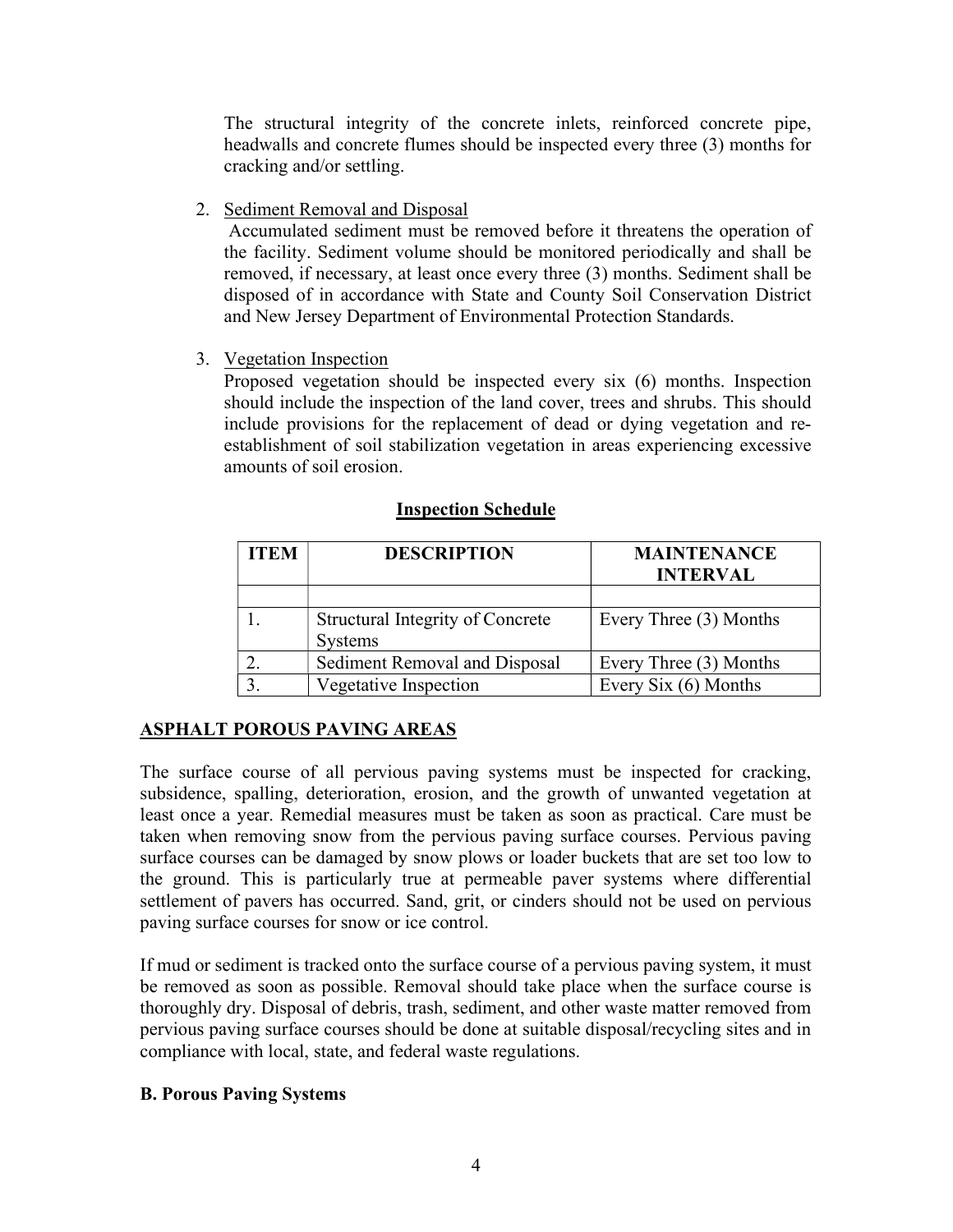The surface course of a porous paving system must be vacuum swept at least four times a year. This should be following by a high pressure hosing. All dislodged sediment and other particulate matter must be removed and properly disposed.

## STONE TRENCH RECHARGE AREAS

Any stone trench recharge area should be inspected at least four times annually as well as after every storm exceeding 1 inch of rainfall. The water level in the test well should be the primary means of measuring infiltration rates and drain times. Pumping stored runoff from an impaired or failed dry well can also be accomplished through the test well. Therefore, adequate inspection and maintenance access to the test well must be provided.

Disposal of debris, trash, sediment, and other waste material removed from a stone trench recharge area should be done at suitable disposal/recycling sites and in compliance with local, state, and federal waste regulations.

## Corrective Maintenance

Corrective maintenance shall be performed as soon as possible after a situation requiring attention is reported. Corrective maintenance includes filling of animal burrows, reestablishment of embankments where erosion or settlement has occurred, repair of damage resulting from vandalism or natural causes, removal of debris and sediment which impairs the operation the facility and correction of any defects which could jeopardize the safety or operation of the facility.

## Maintenance Inspection

An inspection of the facility shall be performed at least every three (3) months and after every major storm event (storms over 1 inch of rainfall) to determine the effectiveness of maintenance work and the condition of the facility. This shall be completed to ensure that all retained stormwater runoff has infiltrated within 72 hours. In the event complete infiltration does not occur, the bottom of the basins may be raked or tilled to break up clogged material. In addition, an inspection shall be made whenever a severe storm warning is issued to determine the readiness of the facility.

## Records

Checklists and logs shall be used by maintenance personnel and inspectors working on the basins. These shall be utilized each time maintenance or inspection is performed, and shall be filed with the property owner. These records may be used to determine the effectiveness of the existing maintenance and inspection schedule, and provide a guide to revising the schedules as necessary. Records shall be retained for a minimum of five years.

# MANUAL REVIEW AND UPDATE